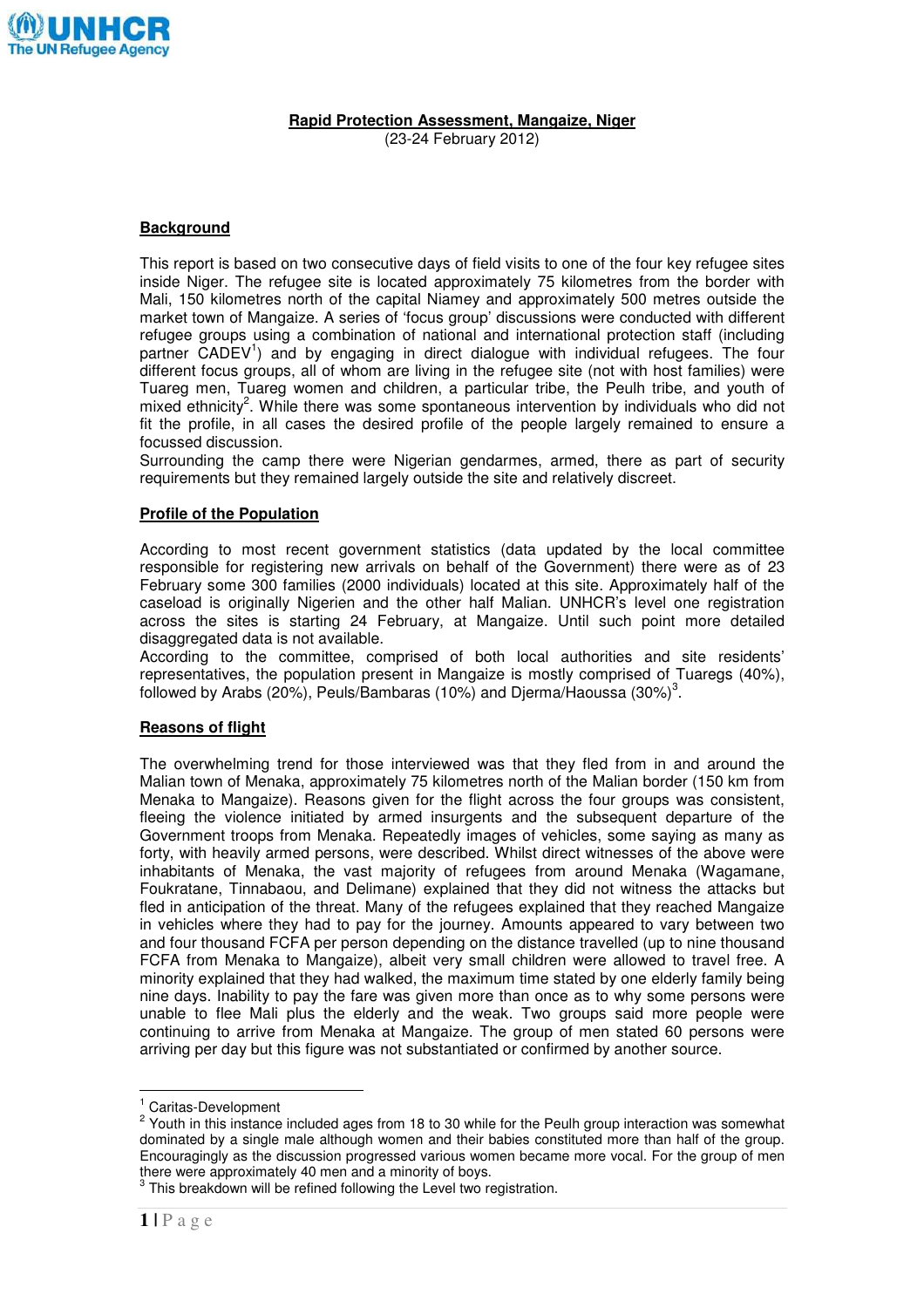

### **Access and safety in current place of asylum**

None of the groups said they had difficulty of crossing what was described as the unmarked border separating Niger and Mali. Reception by the hosts was described in favourable terms. No issues of tension between the adjacent town and the refugees were mentioned by any of those interviewed. As a modest example the refugees have free access to the weekly Thursday market. On the issue of security for the refugees, consistently the message was that they were not fearful of where they were located and the sites proximity to the town appears to offer a sense of security and reassurance, close to a functioning and seemingly peaceful local population and 76 kilometres from the Malian border. More general security concerns and restrictions for humanitarian actors working in the region aside, direct humanitarian access to the population of concern was not deemed an issue, consistent with UNHCR's experience thus far. There was some interest and presence from local Mangaize officials during the focus groups but in the round UNHCR was left to engage with the refugees directly without interference or close monitoring. During the visits there was some dialogue with refugees living with host families in Mangaize, who were of Arab ethnicity. The key protection trends evident in the focus groups remained the same as for those living with host families, aside from their living conditions since they are in mud structures. These better living conditions for this group of refugees reflected in their sense of well-being and general sense of health versus those living at the refugee site<sup>4</sup>. They also spoke affectionately of the Arab Mayor of Mangaize.

### **Civilian character of asylum**

Consistent with what appears a calm situation, the presence of combatants or ex-combatants amongst the refugees was never mentioned and of what UNHCR observed, militarisation of the camp is not an issue. In all cases the discussions remained calm. UNHCR's regular presence and monitoring will validate this initial assessment or shed additional light on the issue.

### **Specific protection concerns**

Those suffering the most due to their situation of displacement appear to be very young children and babies, and the elderly. Consistent with their reported sense of feeling secure, violence within the camp was not voiced as an issue and similarly no friction reported between different ethnic groups, despite the relative proximity. During the visits UNHCR did not come across obvious cases of minors separated from their families (the registration exercise currently taking place in Mangaize will provide accurate data). Some families appear to have split, with some family members having remained behind to take care of their assets or cattle.

#### **Humanitarian assistance and priority needs**

Thus far humanitarian assistance was repeatedly described as having come from two sources, the local government and UNICEF. For the former it has focussed on food items, oil, rice, maize, tea and sugar. The lead role played by the Arab Mayor of Mangaize was extremely evident, he was present during both visits and repeatedly cited as a figure of respect, both in the organising and providing of assistance for the refugees. The only other consistent message of what assistance has been given were NFI items by UNICEF. Refugees spoke of mats, plastic sheeting and clothes (pagnes for women) and there was evidence thereof. In one group MSF was mentioned, another Islamic Relief, but their assistance was not specified. The trend that emerged in terms of meeting their immediate needs centred on receiving more NFI items (e.g. kitchen sets), better shelter and more food and water. The refugees appear to have very limited shelter; at best single plastic sheeting held up with branches of wood and minimal household items. Many of the women interviewed stressed their priority were medicines for their children. Specific problems cited were eye

 $\overline{a}$ <sup>4</sup> Discussions with ICRC prior to starting the assessment indicated that it was only Arabs that were being hosted in the town. This could not be verified although of the Arab refugees living with host families that were asked, they said other ethnic groups were also living in the town with Haoussas mentioned.